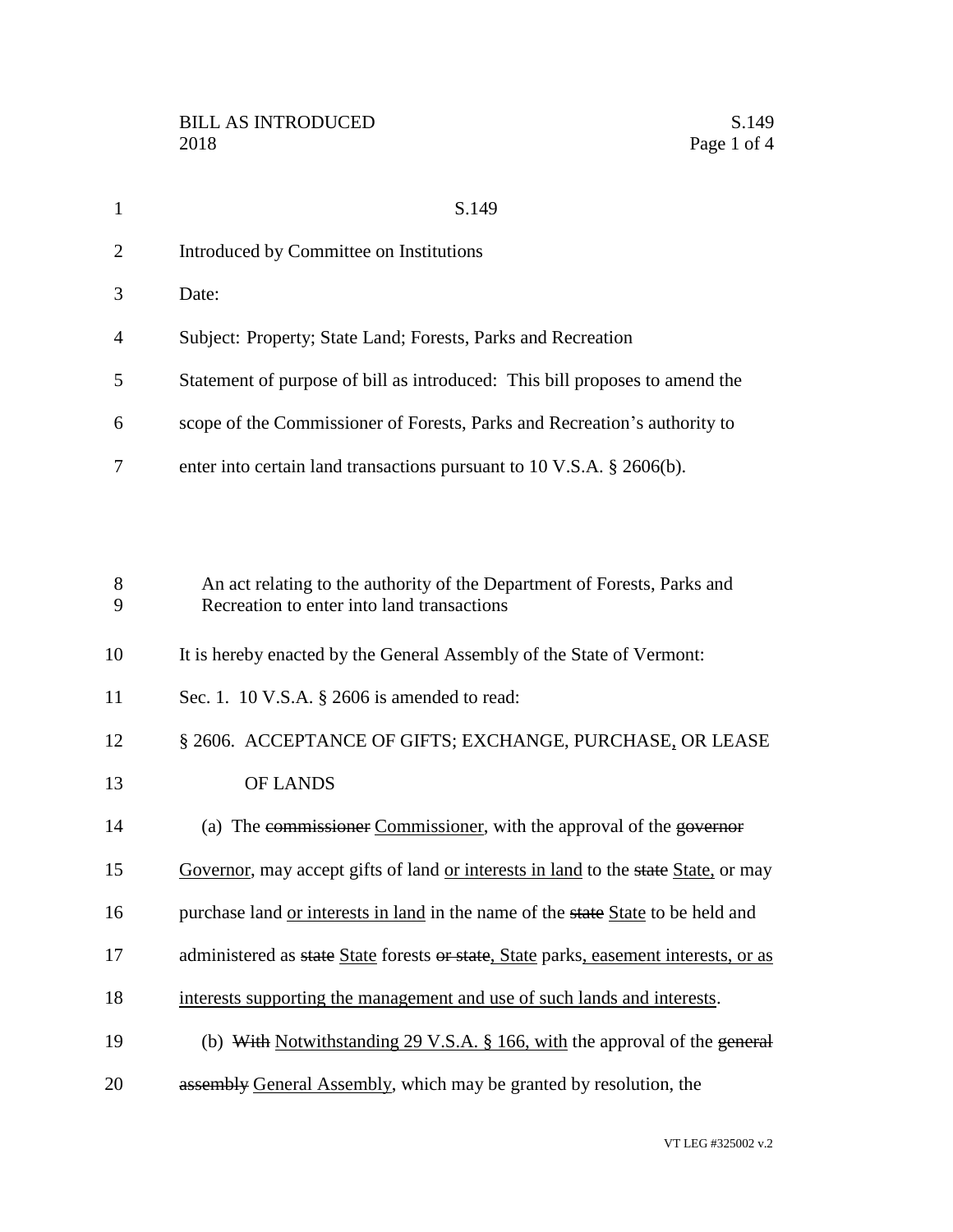| $\mathbf{1}$   | commissioner Commissioner may sell, convey, exchange or, lease lands, or         |
|----------------|----------------------------------------------------------------------------------|
| $\overline{c}$ | interests in land, or may amend deeds, leases, and easement interests, under his |
| 3              | or her jurisdiction when in their his or her judgment it is advantageous to the  |
| 4              | state State to do so in the highest orderly development and management of        |
| 5              | state State forests and, State parks, or other interests in land.                |
| 6              | (c) The commissioner Commissioner, with the approval of the governor             |
| 7              | Governor, may lease mine, quarry, or other resource sites or rights as may be    |
| 8              | discovered on state State forest or State park lands unconditionally owned by    |
| 9              | the state State.                                                                 |
| 10             | (d) The commissioner Commissioner, with the approval of the governor             |
| 11             | Governor, may lease for a term of years, or otherwise, such lands as he or she   |
| 12             | deems necessary for the protection of state State forest or State park lands or  |
| 13             | for use by the state State in connection therewith.                              |
| 14             | (e) The provisions of this section shall not be construed to allow the           |
| 15             | commissioner Commissioner to grant oil and gas leases.                           |
| 16             | Sec. 2. 29 V.S.A. § 166 is amended to read:                                      |
| 17             | § 166. SELLING OR RENTING STATE PROPERTY                                         |
| 18             | (a) As agent of the state State, with the advice and consent of the governor     |
| 19             | Governor unless otherwise provided, the commissioner of buildings and            |
| 20             | general services Commissioner of Buildings and General Services may lease        |
| 21             | for a term not exceeding 10 years any real property owned by the state State     |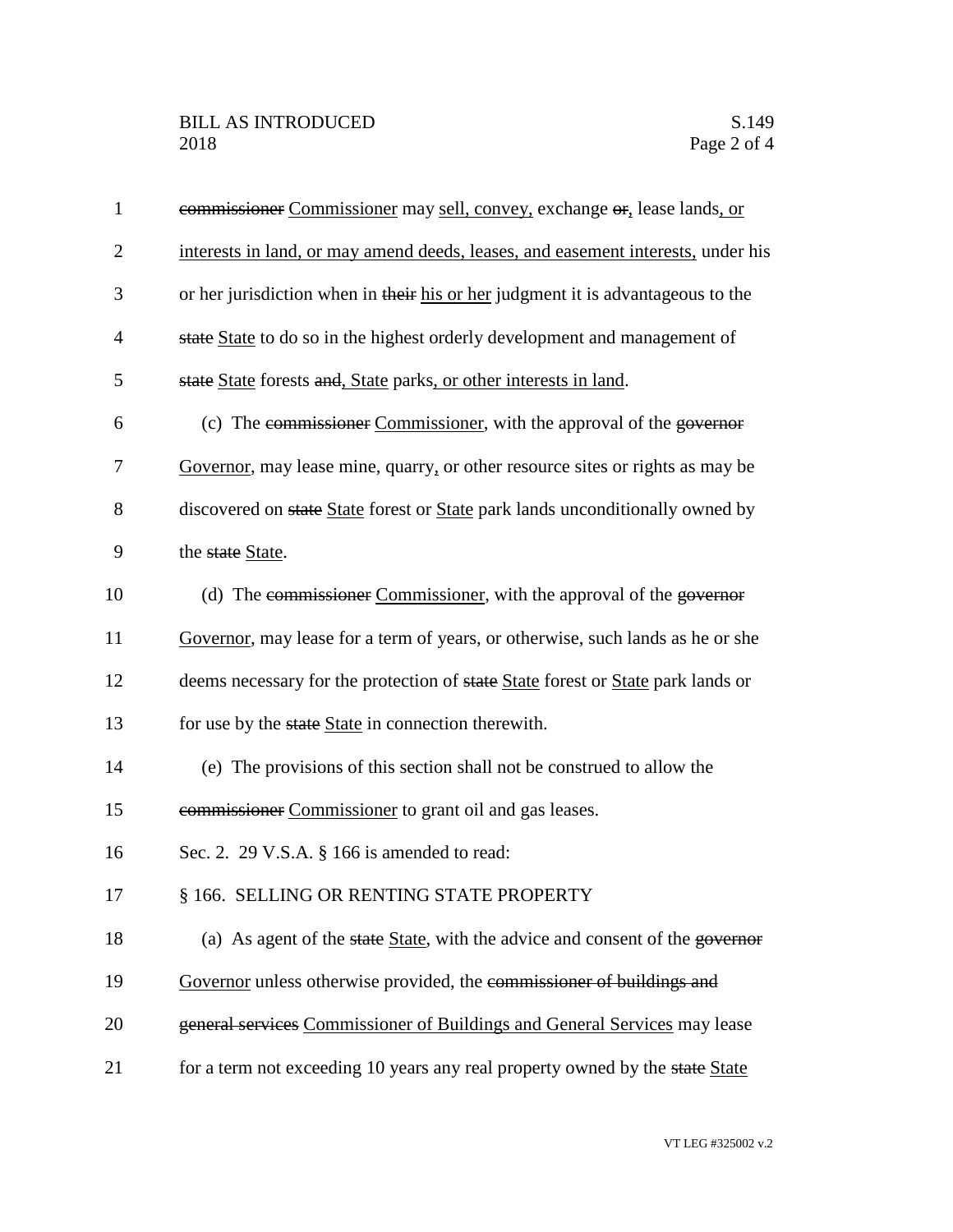| $\mathbf{1}$   | and not used for state State purposes. This subsection shall not apply to leases  |
|----------------|-----------------------------------------------------------------------------------|
| $\overline{2}$ | of land pursuant to 10 V.S.A. chapter 83.                                         |
| 3              | (b) Upon authorization by the general assembly General Assembly, which            |
| $\overline{4}$ | may be granted by resolution, and with the advice and consent of the              |
| 5              | Governor, the commissioner of buildings and general services Commissioner         |
| 6              | of Buildings and General Services may sell real estate owned by the state         |
| 7              | State. Such property shall be sold to the highest bidder therefor at public       |
| 8              | auction or upon sealed bids in the discretion of the commissioner of buildings    |
| 9              | and general services Commissioner of Buildings and General Services, who          |
| 10             | may reject any or all bids. Notice of the sale or a request for sealed bids shall |
| 11             | be posted in at least three public places in the town where the property is       |
| 12             | located and also published three times in a newspaper having a known              |
| 13             | circulation in said the town, the last publication to be not less than 10 days    |
| 14             | before the date of sale or opening of the bids. Failing to consummate a sale      |
| 15             | under the method prescribed in this section, the commissioner of buildings and    |
| 16             | general services Commissioner of Buildings and General Services is                |
| 17             | authorized to list the sale of this property with a real estate agent licensed by |
| 18             | the state State of Vermont. This subsection shall not apply to exchanges of       |
| 19             | lands or sales of timber made in accordance with the provisions of chapter 55     |
| 20             | of Title 10 10 V.S.A. chapter 55 or to the sale of land or interests in land made |
| 21             | in accordance with the provisions of 10 V.S.A. chapter 83.                        |